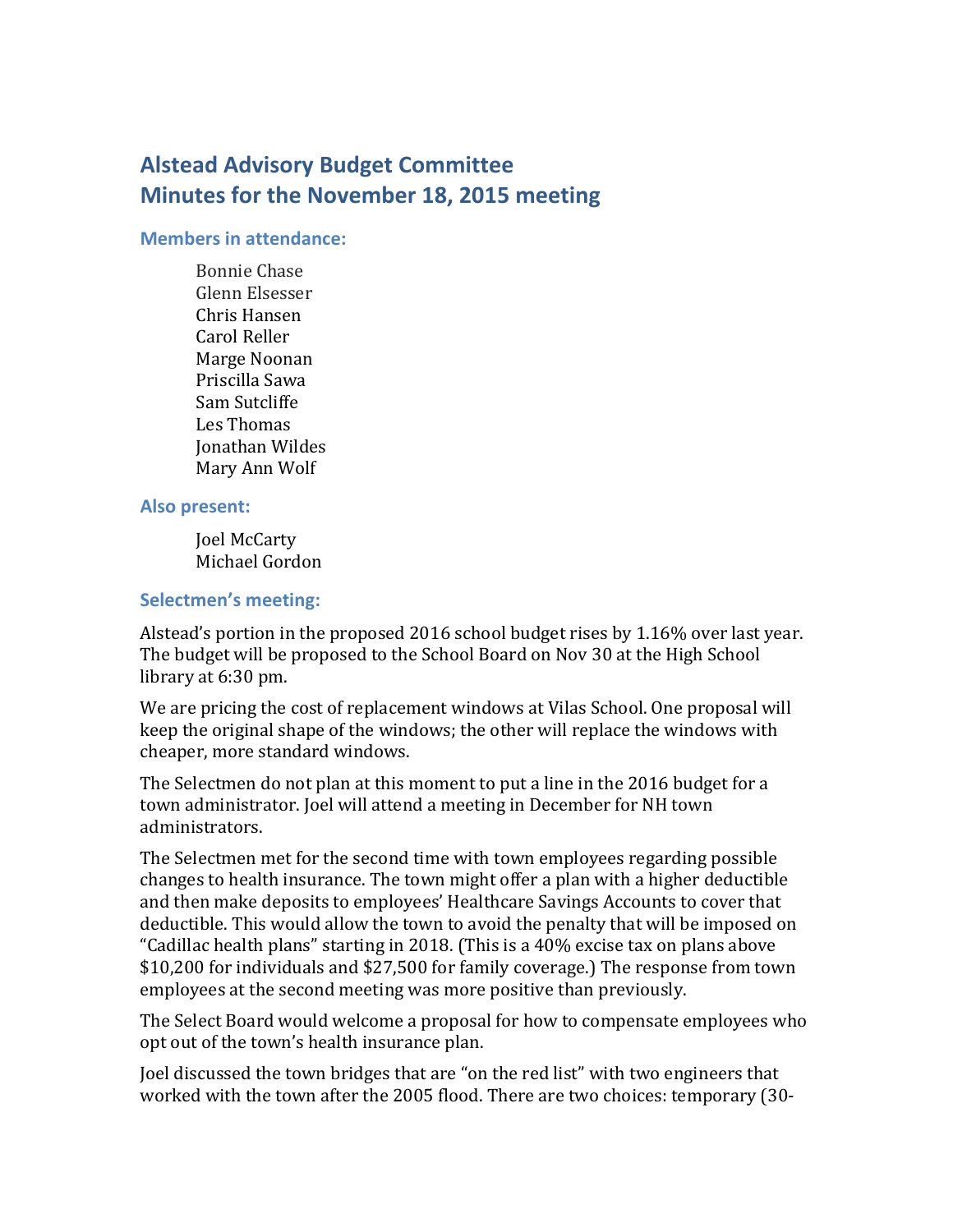year) bridges or 70-year bridges. The 70-year design will probably get approved by the state, once the state bridge fund is refunded. We want to prepare for possible bridge closings by having a plan, getting bids and saving money to our bridge CRF.

The candidate for Police Chief is not certified in NH and not eligible for the required training until August, 2016. The Selectmen have re-opened the search. They have also signed a 60-day, 15-hours-per-week contract with the State Police to cover the town while Roger Landry recovers from back surgery. The contract specifically requires consistent staffing and adequate reporting. The cost will be covered by the funds set aside for the Police Chief. Marcello is still spending two hours a week at Alstead meetings.

Joel has drafted a list of warrant articles for 2016, based on Glenn's list. No comments have been received from his fellow Selectmen yet.

# **Old business**

The DPW is still in good shape, but it could run out of money if there is a lot of snow.

The Select Board might hire different auditors next year, just to get a fresh pair of eyes.

AABC members can ask the town office to "run the detail" on a particular line item, if we don't understand what expenses are included in that item.

There was no un-refundable double payment to the State. It was a fine for not paying the town's federal with-holding tax on time. (This was an unintentional error by a new employee.)

Jesse will present an updated proposal for the 2016 Ambulance budget with a different wage structure and increased fees to be charged to insurance companies.

There is no schedule for department heads to appear at the Selectmen's meetings.

Joel has asked a few local carpenters to look at the ADA entrance at the town offices and the town garage, with the intention of spending the funds left in building maintenance.

Joel has updated the punch list and Priscilla will repost.

# **EMSG committee:**

The Select Board has sent letters to two former town employees about returning fire department equipment.

# **HR committee:**

Priscilla and Joel reviewed the job descriptions collected by the CBEC. They have given one of the descriptions to the Selectmen's assistants and will sit down with these employees and ask whether this description completely and accurately describe what they do. This is the first step in creating job descriptions for the office staff, possibly including a town administrator.